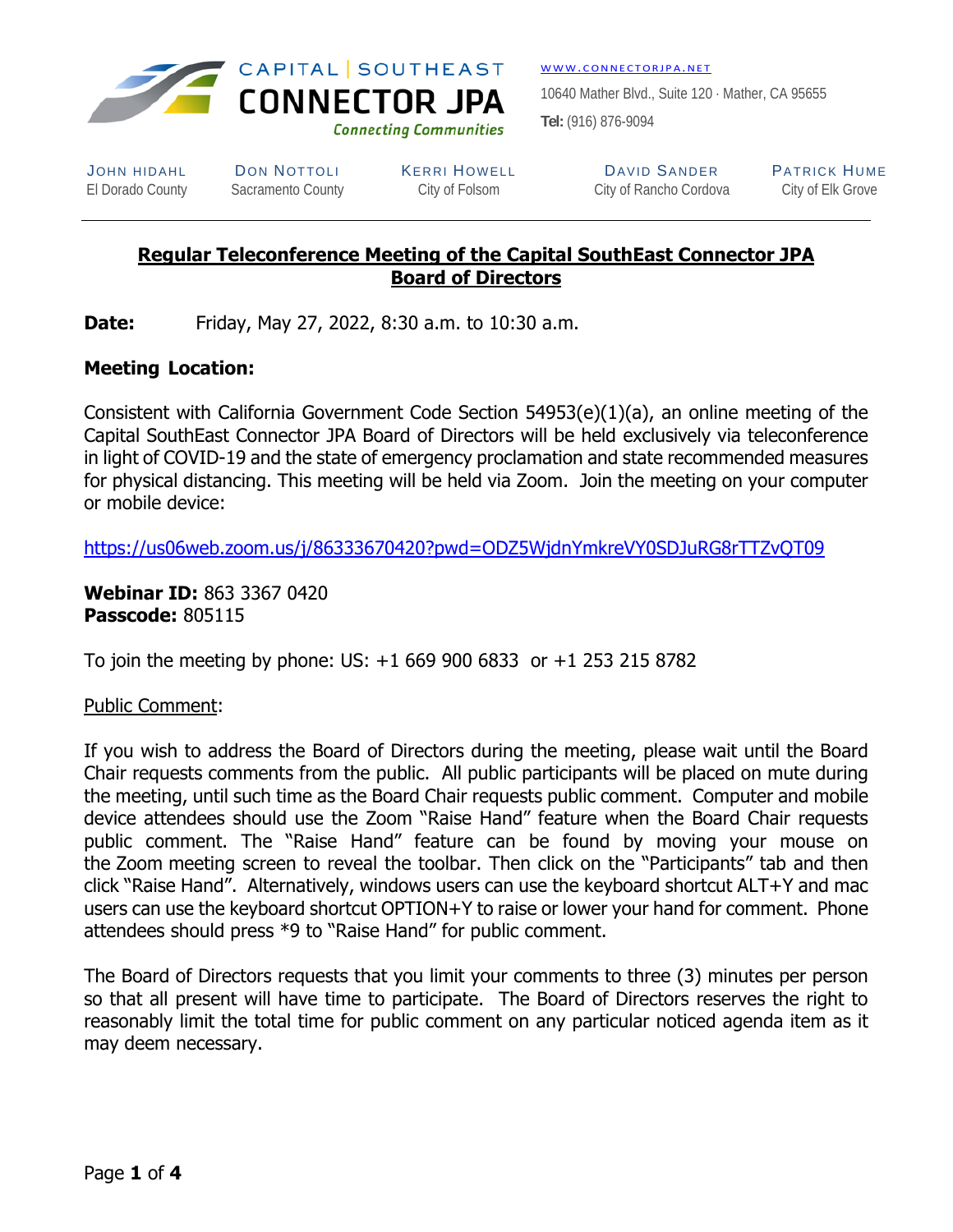# **AGENDA**

The Board may take action on any matter listed on this agenda to the extent permitted by applicable law. Staff Reports are subject to change without prior notice.

- **1.** Call to Order & Roll Call: Directors Hidahl, Howell, Hume, Nottoli, Sander
- **2.** Pledge of Allegiance
- **3.** Adopt Resolution 2022-08 Making Findings and Determinations Authorizing Virtual Teleconference Meetings under Government Code Section 54953(e) (AB 361).
- **4.** Public Comment on Non-Agenda Items

Members of the public may comment on any item of interest to the public within the subject matter jurisdiction of the Board of Directors. Each person will be allowed three minutes, or less if a large number of requests are received on a particular subject. After ten minutes of testimony, the Chair may choose to hear any additional testimony following the Discussion Items.

Please note, under the provisions of the California Government Code, the Board is prohibited from discussing or taking action on any item that is not on the agenda. The Board cannot take action on non-agendized items raised under "Public Comment" until the matter has been specifically included on the agenda. Those participants who wish to address a specific agendized item are encouraged to offer their public comments during consideration of that item.

**5.** Executive Director's Report for May 2022 Update

#### **Consent Calendar Items**

- **6.** Approve Action Minutes of April 29, 2022, Regular Teleconference Board Meeting
- **7.** Connector Project Construction Update (Receive and File)
- **8.** Update on Federal and State funding efforts (Receive and File)
- **9.** Authorize the Executive Director to Execute an Amendment with K&L Gates LLP and Cruz Strategies Inc. for Federal and State Funding Advocacy Services
	- Resolution 2022-09
	- Resolution 2022-10
- **10.** Update on Safety Benefits of the Connector Project (Receive and File)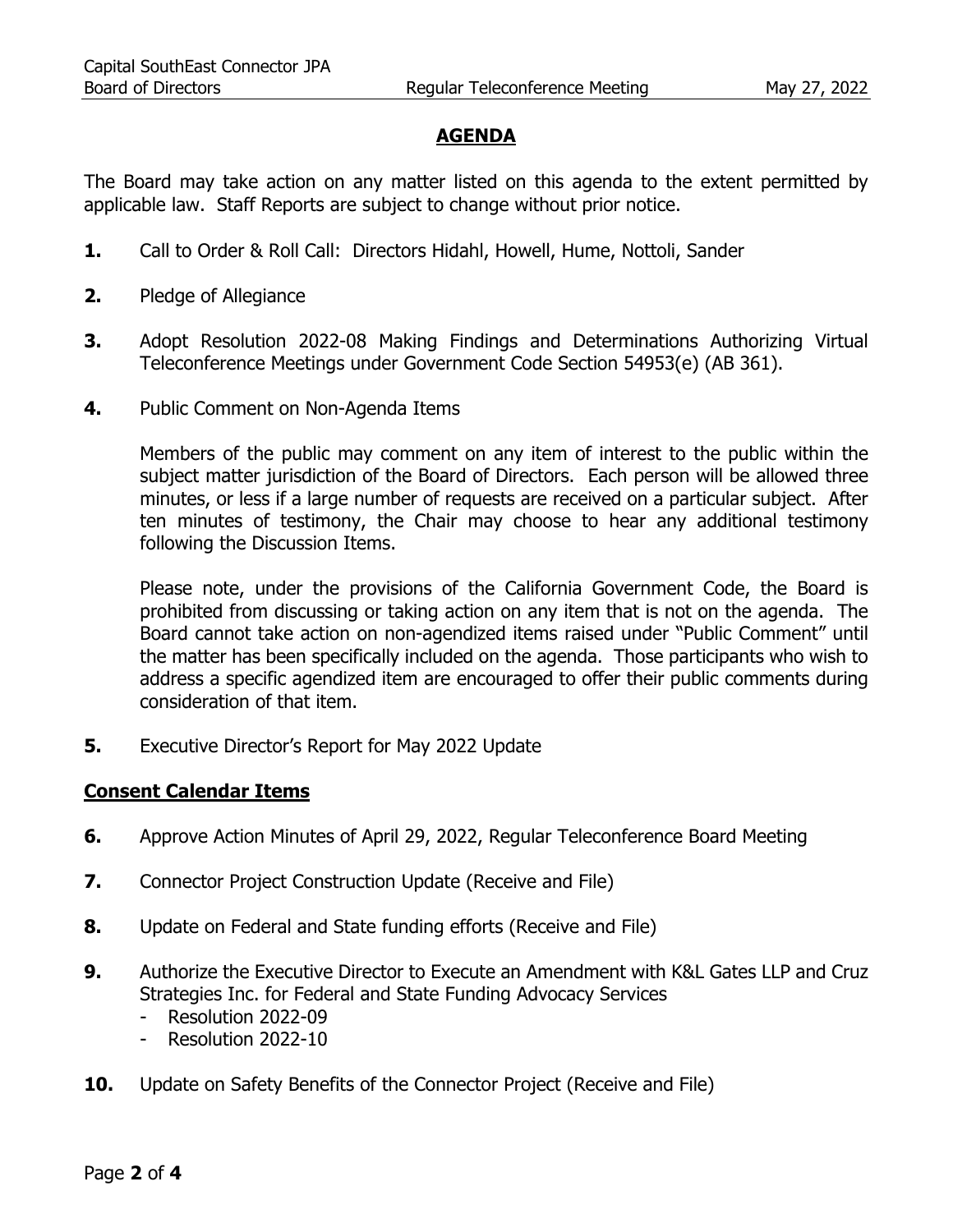- **11.** Update on Transportation Equity and Environmental Justice Benefits of the Connector Project (Receive and File)
- **12.** Update on Sustainability Benefits of the Connector Project (Receive and File)

#### **Discussion and Action Items**

- **13.** Adopt Work Plan and Fiscal Year 2022-23 Budget and Member Agency Contribution
	- Resolution 2022-11
	- Resolution 2022-12
	- Resolution 2022-13
- 14. Review of Air Quality and Climate Adaptation Benefits for the Connector Project by Kittelson & Associates
- **15.** Announcements or Final Comments from Board Members

#### **ADJOURN**

The next meeting of the Capital SouthEast Connector JPA Board will be held on **August 26, 2022**  \*City of Rancho Cordova City Hall, Council Chambers 2729 Prospect Park Drive, Rancho Cordova, CA 95670

\*Location is subject to change due to COVID-19 restrictions on public gatherings

#### **NOTICE REGARDING CHALLENGES TO DECISIONS**

Pursuant to all applicable laws and regulations, including without limitation, California Government Code Section 65009 and or California Public Resources Code Section 21177, if you wish to challenge in court any of the above decisions (regarding planning, zoning and/or environmental decisions), you may be limited to raising only those issues you or someone else raised at the public hearing(s) described in this notice/agenda, or in written correspondence delivered to the Board at, or prior to, the public hearing.

#### **GOVERNMENT CODE 54957.5 et seq.**

Public records, including writings relating to an agenda item for open session of a regular meeting and distributed less than 72 hours prior to the meeting, are available for public inspection at 10640 Mather Blvd., Suite 120, Mather, CA 95655. The on-line version of the agenda and associated materials are posted for your convenience at http://www.ConnectorJPA.net. Some documents may not be posted on-line because of their size and/or format (maps, site plans, and renderings). As they become available, hard copies of all documents are available at 10640 Mather Blvd., Suite 120, Mather, CA 95655.